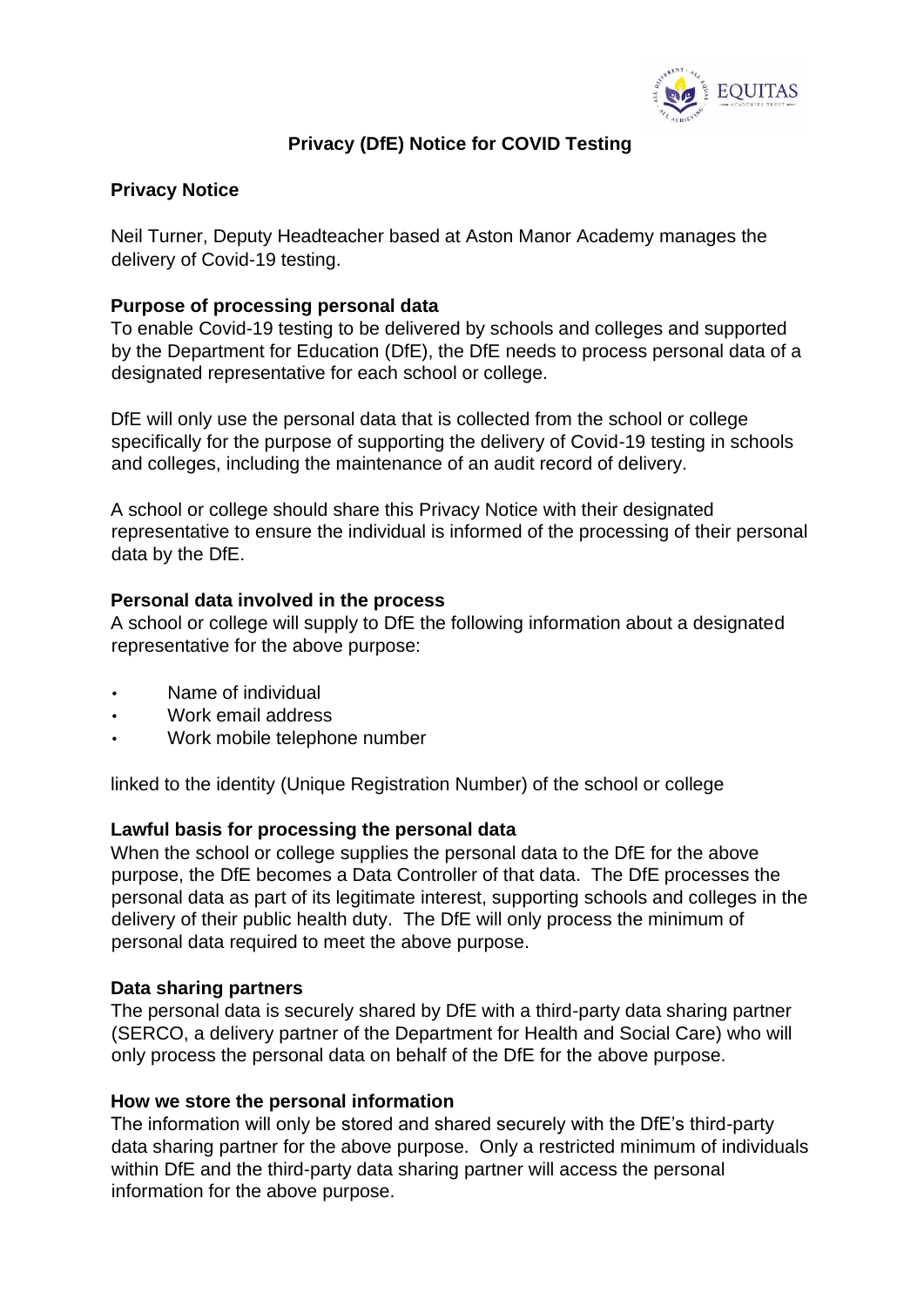

### **How long we process your personal data**

The minimum of personal information will be retained by DfE and the third-party data sharing partner only for as long as necessary to fulfil the above purpose, following which it will securely destroyed. DFE currently anticipates the information being retained for a minimum of 12 months.

### **Your Rights**

Under data protection law, individuals have rights relating to their personal information, including:

**Your right of access** - You have the right to ask us for copies of your personal information.

**Your right to rectification** - You have the right to ask us to rectify personal information you think is inaccurate. You also have the right to ask us to complete information you think is incomplete.

**Your right to erasure** - You have the right to ask us to erase your personal information in certain circumstances.

**Your right to restriction of processing** - You have the right to ask us to restrict the processing of your personal information in certain circumstances.

**Your right to object to processing** - You have the right to object to the processing of your personal information in certain circumstances.

**Your right to data portability** - You have the right to ask that we transfer the personal information you gave us to another organisation, or to you, in certain circumstances.

You are not required to pay any charge for exercising your rights. If you make a request, we have one month to respond to you. Please contact us as described below if you wish to make a request.

## **Further information and how to make a request or complain**

Further information about how the DfE processes personal data is published in the [DfE's personal information charter.](https://www.gov.uk/government/organisations/department-for-education/about/personal-information-charter) If you have any concerns about our use of your personal information or wish to make a request or complaint to the DfE please use the contact details published in our information charter.

You can also complain to the ICO if you are unhappy with how DfE uses your data.

The ICO's address: Information Commissioner's Office Wycliffe House Water Lane Wilmslow Cheshire SK9 5AF

Helpline number: 0303 123 1113